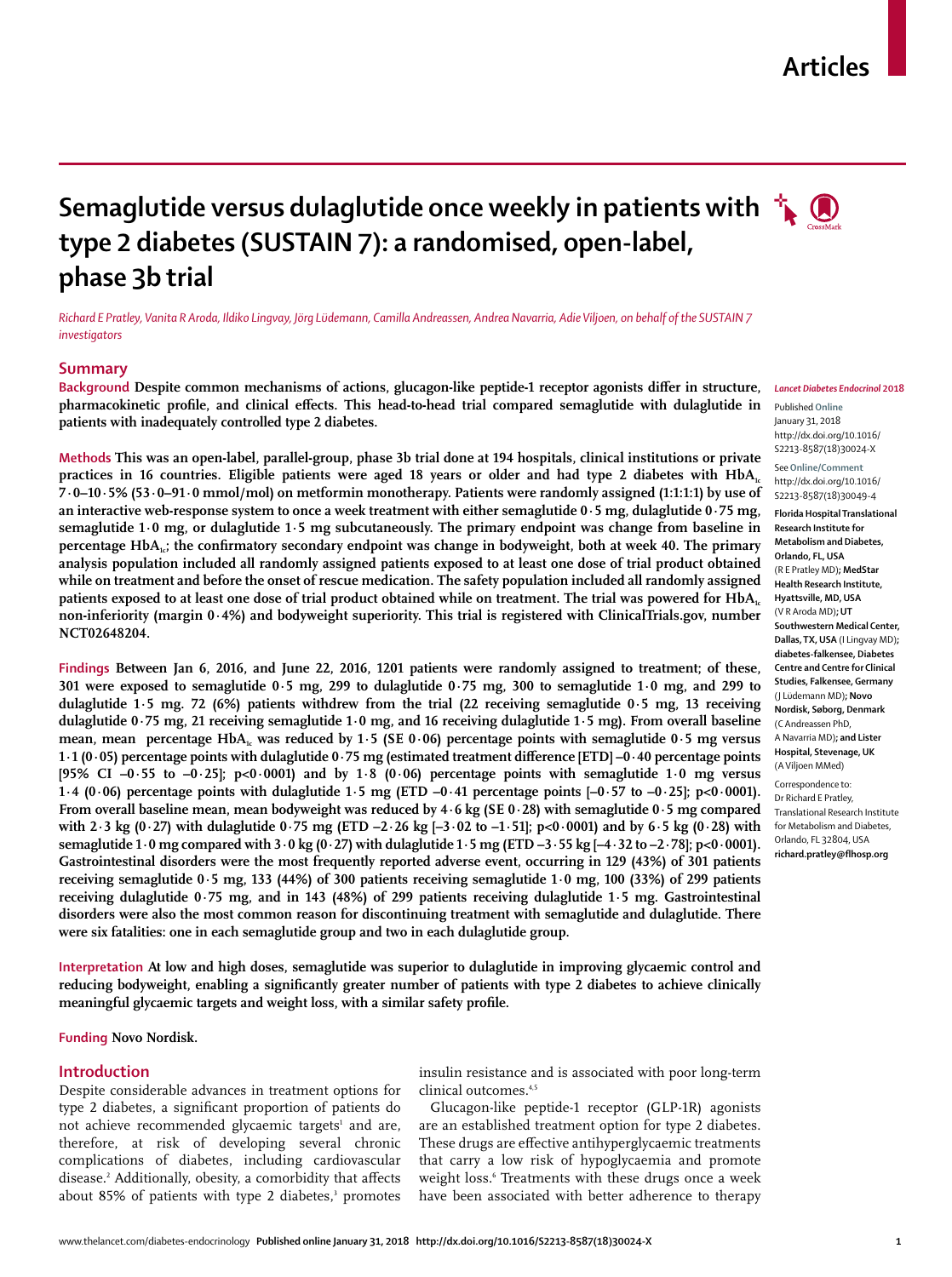#### **Research in context**

#### **Evidence before this study**

The clinical profile of glucagon-like peptide-1 receptor (GLP-1R) agonists—including improved glycaemic control, a low risk of hypoglycaemia, and the potential for clinically relevant weight loss—make this class a useful option for patients and has led to its incorporation into guidelines for the treatment of type 2 diabetes. There are several once-weekly GLP-1R agonists with various molecular structures and different clinical profiles. The SUSTAIN 7 trial directly compared semaglutide once a week with dulaglutide, another GLP-1R agonist taken once a week in patients with type 2 diabetes inadequately controlled on metformin.

#### **Added value of this study**

The findings from this study show that, after 40 weeks of treatment, semaglutide 0·5 mg was superior to dulaglutide 0·75 mg when taken once a week and semaglutide 1·0 mg was superior to dulaglutide 1.5 mg in reducing  $HbA<sub>1c</sub>$  and bodyweight in patients on metformin monotherapy. The incidence of gastrointestinal disorders was similar between both doses of semaglutide and high-dose dulaglutide, and

lower with low-dose dulaglutide. The overall safety profile was similar between treatments.

## **Implications of all the available evidence**

Within the GLP-1R agonist class, dulaglutide 1·5 mg has previously been shown to be superior to exenatide when taken twice a day in the AWARD 1 study and has also been shown to be non-inferior to liraglutide 1·8 mg when taken once a day in AWARD 6. Meanwhile, once-weekly semaglutide 1·0 mg was superior to exenatide extended-release 2·0 mg taken once a week in the SUSTAIN 3 trial. Semaglutide is approved by the US Food and Drug Administration as an adjunct to diet and exercise to improve glycaemic control in adults with type 2 diabetes, and is currently under review by several regulatory agencies, including the European Medicines Agency and the Japanese Pharmaceuticals and Medical Devices Agency. On the basis of the available evidence, semaglutide is a highly effective treatment option for patients with type 2 diabetes compared with other GLP-1R agonists.

than regimens requiring once a day administration.<sup>7</sup> Several GLP-1R agonists are available that are dosed once a week, and randomised trials have shown that these agonists vary in efficacy and tolerability.<sup>8</sup>

Semaglutide (Novo Nordisk, Denmark) is a new GLP-1R agonist approved by the US Food and Drug Administration as an adjunct to diet and exercise to improve glycaemic control in adults with type 2 diabetes and is currently under review by several regulatory agencies, including the European Medicines Agency and the Japanese Pharmaceuticals and Medical Devices Agency. The GLP-1 moiety of semaglutide is modified by the addition of a fatty diacid chain and two aminoacid substitutions. These modifications prolong its half-life through enhanced binding to albumin and inhibition of degradation by dipeptidyl peptidase-4, facilitating dosing once a week.<sup>9</sup> Dulaglutide (Eli Lilly and Company, USA) is another GLP-1R agonist comprising two substituted GLP-1R agonists covalently linked to a modified IgG4-Fc domain that, because of slow clearance, confers a long half-life.<sup>10</sup> Both semaglutide and dulaglutide are dosed once a week.<sup>9,11</sup>

See **Online** for appendix

Both semaglutide and dulaglutide have been compared with placebo and antihyperglycaemic drugs in phase 3 trials.<sup>12-17</sup> Semaglutide at  $0.5$  mg and  $1.0$  mg provided superior improvements in glycaemic control and bodyweight versus placebo, sitagliptin, insulin glargine, and the GLP-1R agonist exenatide extendedrelease in head-to-head trials when given once a week.12–16 Dulaglutide 1·5 mg was superior in reducing glycated haemoglobin ( $HbA_{1c}$ ), compared with placebo, metformin, sitagliptin, insulin glargine, and exenatide when given twice a day, $\eta$  and significantly reduced bodyweight compared with placebo, sitagliptin, and insulin glargine,<sup>17</sup> but was non-inferior to and resulted in less bodyweight loss than liraglutide  $1.8$  mg once a day.<sup>18</sup> Dulaglutide has not previously been tested against another once-weekly GLP-1R agonist.

In this head-to-head trial, we compared the efficacy and safety of semaglutide and dulaglutide at low doses (semaglutide 0·5 mg *vs* dulaglutide 0·75 mg) and high doses (semaglutide 1·0 mg *vs* dulaglutide 1·5 mg) when given once a week to patients with type 2 diabetes inadequately controlled with metformin monotherapy. Dulaglutide is approved at two dose levels (0·75 mg and 1·5 mg once a week) and semaglutide has been developed at two dose levels  $(0.5 \text{ mg and } 1.0 \text{ mg once a week}).$ Therefore, a pairwise treatment strategy investigating two dose levels of semaglutide and dulaglutide was implemented to ensure a thorough assessment of clinical efficacy and tolerability.

## **Methods**

## **Study design and participants**

SUSTAIN 7 was a 40-week, phase 3b, randomised, open-label, active-controlled, parallel group, four-armed trial (appendix) done at 194 sites (hospitals, clinical institutions, or private practices) in 16 countries (Bulgaria, Croatia, Finland, Germany, Greece, Hong Kong, India, Ireland, Latvia, Lithuania, Portugal, Romania, Slovakia, Spain, the UK, and the USA; appendix). This trial was done in compliance with the International Conference on Harmonisation Good Clinical Practice guidelines<sup>19</sup> and the Declaration of Helsinki.<sup>20</sup> The trial protocol, available with the full text of this Article online, was approved by the institutional review board and ethics committee at each participating centre.

Adults aged 18 years or older with type 2 diabetes and an  $HbA<sub>i</sub>$  of 7·0–10·5% (53·0–91·0 mmol/mol), who were on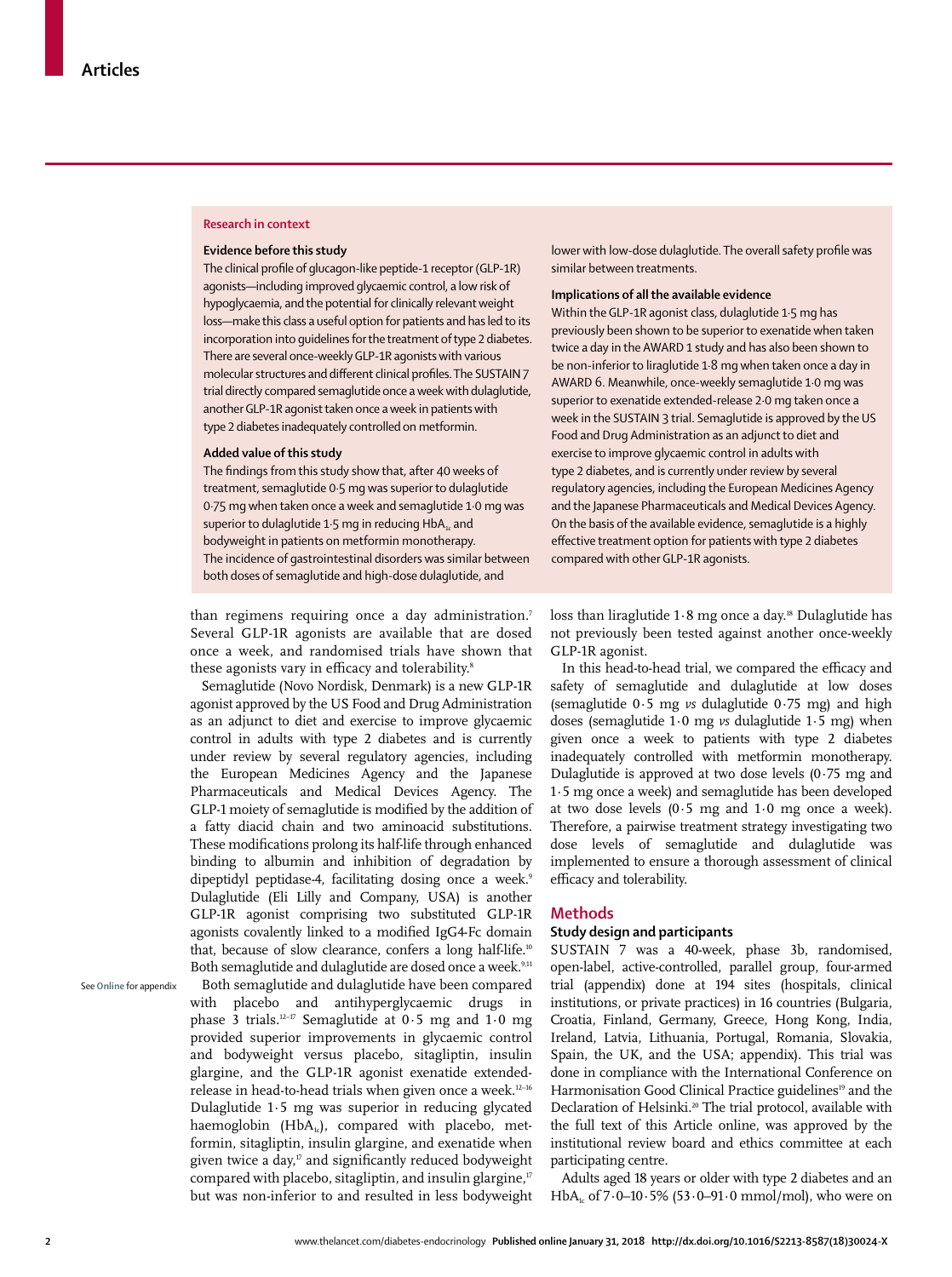stable treatment with metformin at a minimum dose of 1500 mg per day or a maximal tolerated dose for at least 90 days before screening were eligible for the study. Key exclusion criteria included history of pancreatitis, heart failure (New York Heart Association Class IV), chronic kidney disease stage  $3$  and above,<sup>21</sup> and proliferative retinopathy or maculopathy requiring acute treatment (appendix). We chose a treatment duration of 40 weeks for adequate comparison of efficacy on both primary and confirmatory secondary endpoints, and of safety, tolerability, and patient satisfaction between semaglutide and dulaglutide. Patients provided written informed consent before trial-related activities commenced.

## **Randomisation and masking**

Patients were randomly assigned (1:1:1:1) by use of an interactive web response system to receive: semaglutide 0·5 mg, dulaglutide 0·75 mg, semaglutide 1·0 mg, or dulaglutide 1·5 mg, once a week. Randomisation was not stratified. The open-label design was necessary because of the different patented devices used to administer the trial products, which were supplied by Novo Nordisk.

#### **Procedures**

After a 2-week screening period, patients received study medication subcutaneously for 40 weeks, followed by follow-up for 5 weeks (appendix). Injections were self-administered in the thigh, abdomen, or upper arm, at any time of day irrespective of meals. Injections were administered on the same day of the week.10 A fixed dose-escalation procedure was used for semaglutide: the dose was doubled every 4 weeks from a starting dose of 0·25 mg until the trial maintenance dose (0·5 or 1·0 mg) was reached. Patients randomised to dulaglutide received 0·75 or 1·5 mg without dose escalation, in accordance with the dulaglutide clinical development programme and clinical product labelling.10,17 Once trial maintenance doses were reached, they were not changed during the course of the trial. Patients were required to continue their pre-trial dose of metformin throughout the trial. Patients who had persistent and unacceptable hyperglycaemia according to protocol-defined fasting plasma glucose criteria were offered rescue medication at the investigator's discretion (appendix). Blood samples to measure  $HbA_i$ , were analysed in a central laboratory.

## **Outcomes**

The primary endpoint was change in percentage  $HbA_{1c}$ from baseline to week 40. The confirmatory secondary endpoint (included in the hierarchical testing and in the power calculation) was change in bodyweight from baseline to week 40. Other prespecified secondary efficacy endpoints assessed were change from baseline to week 40 in: fasting plasma glucose, seven-point self-measured blood glucose (SMBG) profile, mean and postprandial increment across the 7-point scale (calculated by the average of the postprandial blood glucose value minus the preprandial blood glucose value [before breakfast, 90 min after the start of breakfast, before lunch, 90 min after the start of lunch, before dinner, 90 min after the start of dinner, and at bedtime]), $^{22}$  body-mass index (BMI), waist circumference, blood pressure, fasting blood lipids (total cholesterol, low-density lipoprotein cholesterol, high-density lipoprotein cholesterol, and triglycerides), and patient-reported outcome questionnaires (Short-Form health survey 36 version 2, and Diabetes Treatment Satisfaction Questionnaire) status. Predefined clinical treatment targets or goals were also assessed, including percentage of patients who achieved the following at week 40: HbA<sub>1c</sub> of less than 7·0%,<sup>23</sup> of 6·5% or less,<sup>24</sup> or HbA<sub>1c</sub> reduction of more than 1 percentage point, weight loss responses of more than 3%, more than 5%, or more than 10%; a composite endpoint of  $HbA<sub>i</sub>$  less than 7·0% without severe or blood glucose-confirmed symptomatic hypoglycaemia and no weight gain; a composite endpoint of  $HbA_1$  reduction of more than 1 percentage point and weight loss of more than 3%.

Blood samples to test  $HbA<sub>1c</sub>$  (on all visits), fasting plasma glucose (on all visits) and lipids (visit 2 at week 0, visit 7 at week 16, and visit 9 at week 40) were analysed at a central laboratory. 7-point SMBG was measured at visit 2 at week 0, visit 7 at week 16, and visit 9 at week 40. Bodyweight and blood pressure were measured at all visits. Waist circumference was measured and an echocardiogram was done at visit 2 at week 0, visit 7 at week 16, and visit 9 at week 40. Questionnaires were completed at randomisation and end-of-treatment visits. Height was measured at visit 2 at week 0. Adverse events were recorded during each contact with site staff (all visits from randomisation to follow-up).

Safety endpoints included the number of treatment-emergent adverse events and number of severe<sup>25</sup> or blood glucose-confirmed  $( $3.1 \text{ mmol/L}$ )$ symptomatic hypoglycaemic episodes; and change in heart rate at week 40 during the trial. An independent external event adjudication committee that was masked to treatment provided validation of predefined adverse events, in line with US Food and Drug Administration requirements (appendix).

Other laboratory blood sample analyses were done by the central laboratory, and comprised haematology (eg, haemoglobin, haematocrit, and differential cell count), hormones (ie, calcitonin), biochemistry (eg, creatinine, liver enzymes, albumin, bilirubin, sodium, and potassium), anti-semaglutide antibodies, and pregnancy testing (ie, β-human chorionic gonadotropin). Tests were done throughout the study between visits 1 and 9, but not every variable was tested on every visit.

## **Statistical analysis**

The enrolment of 1196 patients was planned, with 299 in each group, as this would yield 90% power to confirm  $HbA<sub>i</sub>$  non-inferiority and bodyweight superiority between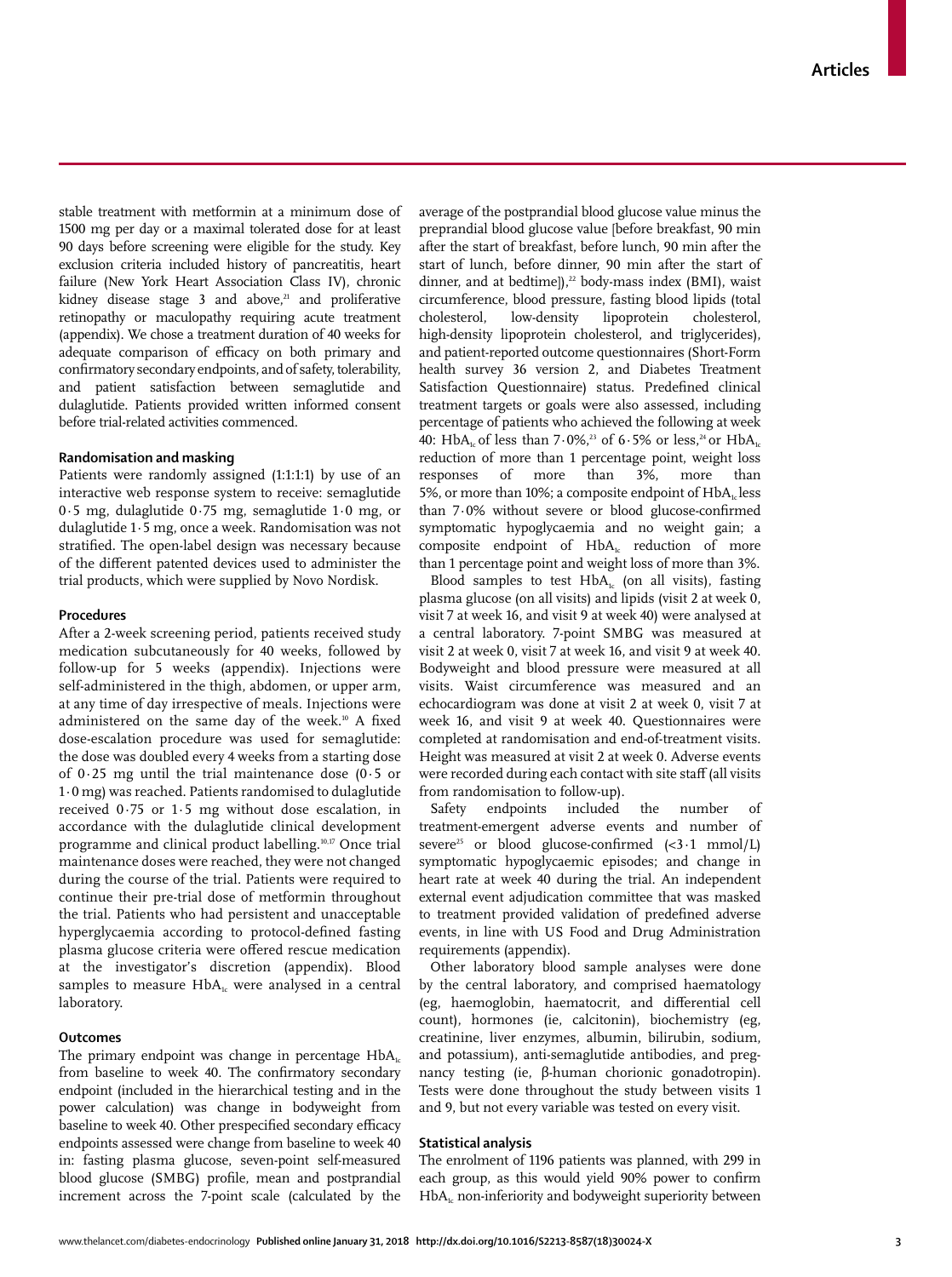

#### *Figure 1:* **Trial profile**

Completed trial refers to those patients who attended the follow-up visit. Completed treatment refers to those patients who did not discontinue treatment prematurely (with or without the addition of rescue medication). \*Reflects primary reason for treatment discontinuation, as judged by the investigator.

semaglutide and dulaglutide at both dose levels (appendix). All of the six prespecified confirmatory hypotheses are assumed to be independent. The SD for  $HbA<sub>1c</sub>$  was assumed to be 1·1% and the for bodyweight assumed to be 4 kg. Treatment difference in  $HbA<sub>i</sub>$  of semaglutide compared with dulaglutide at week 40 within both dose levels was assumed to be zero. Treatment difference in bodyweight of semaglutide compared with dulaglutide at week 40 within both dose levels was assumed to be 1·5 kg. A 50% smaller effect on bodyweight was assumed in the 25% of patients expected to prematurely discontinue treatment or initiate rescue medication leading to an adjusted treatment effect of 1·35 kg. The rate of premature treatment discontinuation or initiation of rescue medication was expected to be similar across treatment groups. The sample size was calculated using the calcPower function in the R package, gMCP1, using 10000 simulations.

We used a mixed model for repeated measurements for the analysis of the primary outcome of change in continuous endpoints at week 40 from each individual baseline using data for all patients randomly assigned to treatment and exposed to at least one dose of trial product (full analysis set) obtained while on treatment and before onset of rescue medication. The primary  $HbA_{1c}$  and confirmatory bodyweight endpoints were adjusted for multiple testing. To be able to draw conclusions for each of the two dose levels independently, the overall alpha level of 5% (two-sided) was split equally between a hierarchical testing strategy comparing semaglutide 0·5 mg versus dulaglutide 0·75 mg and semaglutide 1.0 mg versus dulaglutide 1.5 mg.<sup>26</sup> For both dose levels, the hierarchy started with testing  $HbA_i$  non-inferiority  $(0.4\%$  margin), followed by bodyweight and HbA<sub>1c</sub> superiority (appendix).

Prespecified sensitivity analyses were done for HbA<sub>1c</sub> and bodyweight (appendix) by use of alternative data selections and methods for handling missing data. p values for exploratory endpoints were two-sided, testing the null hypothesis of no difference. Safety outcomes were summarised descriptively by use of data for all patients randomised to treatment who were exposed to at least one dose of trial product (safety analysis set, equivalent to the full analysis set) obtained while on treatment (on-treatment data). Fatal events, confirmed cardiovascular events by the event adjudication committee, confirmed malignant neoplasms, and diabetic retinopathy were summarised descriptively by use of data for all patients in the safety analysis set obtained from randomisation to the end of the trial regardless of treatment exposure or usage of rescue medication (in-trial data). All statistical analyses were done with SAS version 9.4. See appendix for extended statistical methods. This trial is registered with ClinicalTrials.gov, NCT02648204.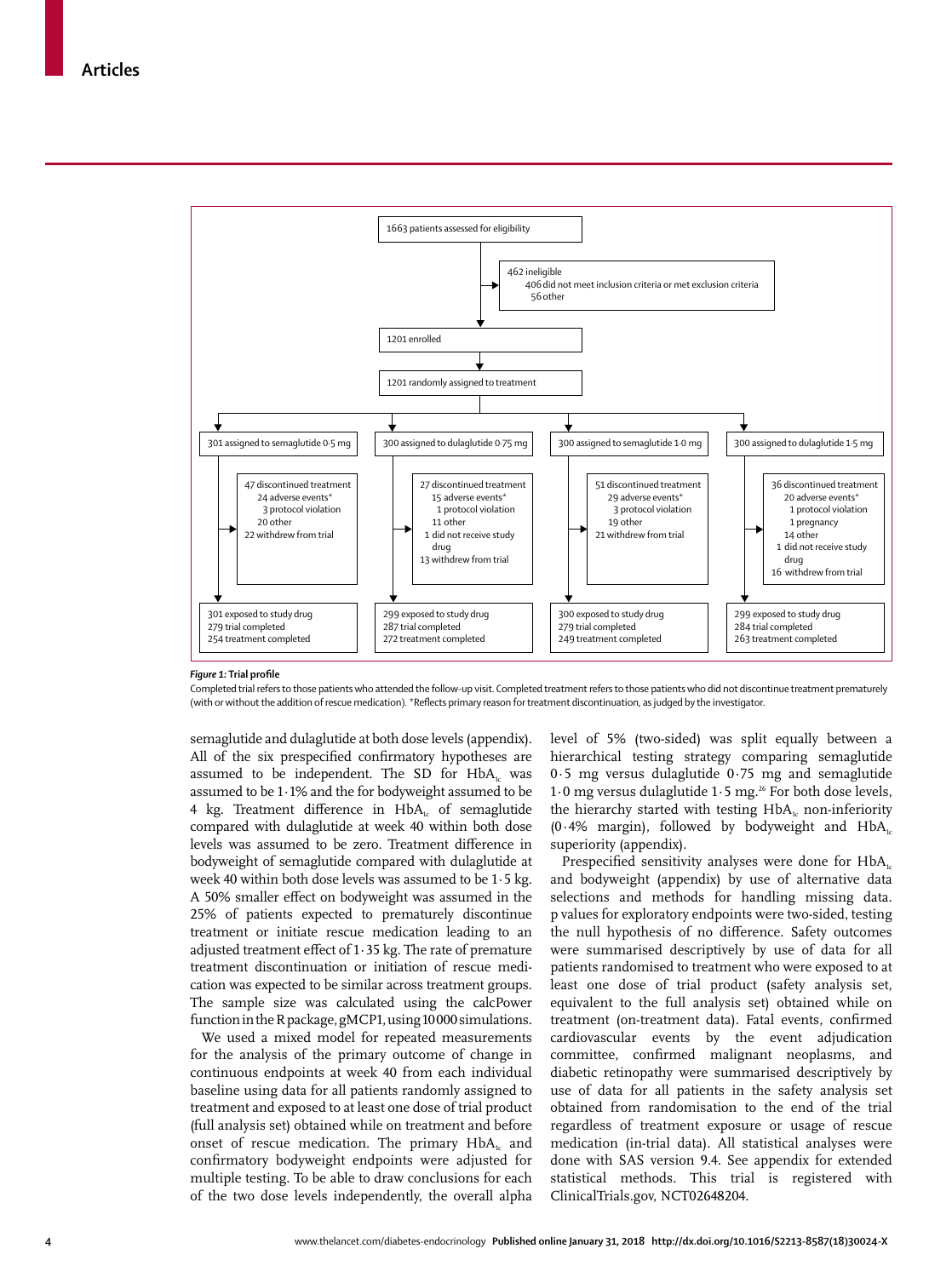## **Role of the funding source**

The sponsor, Novo Nordisk, designed the study. Data were gathered by the site investigators. The sponsor did site monitoring, data collection, and data analysis. The first author had full access to all the data in the study and had final responsibility for the decision to submit for publication. The sponsor also funded editorial support, which was provided by an independent medical writer.

#### **Results**

Between Jan 6, 2016, and June 22, 2016, 1201 patients were randomly assigned to treatment; 1199 were exposed to treatment and included in the efficacy and safety analyses; 301 in the semaglutide 0·5 mg group, 299 in the dulaglutide 0·75 mg group, 300 in the semaglutide 1·0 mg group, and 299 in the dulaglutide 1·5 mg group. Of these, 1038 (87%) completed treatment and 1129 (94%) completed the trial, with the final patient visit on May 19, 2017 (figure 1). Baseline characteristics were similar between treatment groups (table 1). Throughout the trial, 47 (16%) of 301 patients discontinued treatment prematurely with semaglutide 0·5 mg, 27 (9%) of 299 patients with dulaglutide 0·75 mg, 51 (17%) of 300 in the semaglutide 1·0 mg group, and 36 (12%) of 299 in the dulaglutide 1·5 mg group. Three patients (1%) initiated rescue medication due to hyperglycaemia with semaglutide 0·5 mg, 14 (5%) with dulaglutide 0·75 mg, seven  $(2%)$  with semaglutide 1 $\cdot$ 0 mg, and six  $(2%)$  with dulaglutide 1·5 mg.

From baseline, mean percentage  $HbA<sub>1c</sub>$  was reduced by 1.5 (SE 0.06) percentage points with semaglutide  $0.5$  mg versus 1·1 (0·05) percentage points with dulaglutide 0·75 mg. At the higher doses, semaglutide 1·0 mg reduced HbA<sub>1c</sub> by 1·8 (SE 0·06) percentage points versus 1.4 (0.06) percentage points with dulaglutide 1.5 mg. The estimated treatment difference (ETD) for semaglutide 0·5 mg versus dulaglutide 0·75 mg was –0·40 percentage points (95% CI  $-0.55$  to  $-0.25$ ) and for semaglutide 1·0 mg versus dulaglutide 1·5 mg was –0·41 percentage points  $(-0.57 \text{ to } -0.25)$ ; both  $p < 0.0001$  for non-inferiority and superiority (figure 2, table 2). Prespecified sensitivity analyses all supported the conclusions of the primary analysis (appendix).

From baseline, mean bodyweight was reduced at week 40 by 4·6 kg (SE 0·28) with semaglutide 0·5 mg versus  $2 \cdot 3$  kg (0 $\cdot$  27) with dulaglutide 0 $\cdot$ 75 mg (treatment difference  $-2.26$  [95% CI  $-3.02$  to  $-1.51$ ]; p<0.0001), and by  $6.5$  kg  $(0.28)$  with semaglutide  $1.0$  mg versus  $3.0 \text{ kg}$  (0.27) with dulaglutide  $1.5 \text{ mg}$  (-3.55 kg)  $[-4.32$  to  $-2.78]$ ;  $p<0.0001$ ; figure 2, table 2). These results were supported by all prespecified statistical sensitivity analyses (appendix).

Significantly more patients with semaglutide than dulaglutide, at both dose levels, achieved the predefined  $HbA<sub>1c</sub>$  treatment targets of less than 7 $\cdot$  0% and less than or equal to  $6.5\%$  at week 40 (p<0.0001 for the low-dose comparison and  $p=0.0021$  for the high-dose comparison; table 3, appendix). Mean fasting plasma glucose was reduced to a similar degree with semaglutide 0·5 mg and dulaglutide 0·75 mg (ETD –0·31 mmol/L [95% CI –0·63 to  $0.01$ ; p= $0.0603$ ), whereas semaglutide  $1.0$  mg provided a significantly greater reduction than did dulaglutide 1.5 mg (ETD  $-0.58$  mmol/L  $[-0.91$  to  $-0.26]$ ; p=0.0005; figure 2, table 2). The mean 7-point SMBG concentration was also significantly reduced with semaglutide 0·5 mg versus with dulaglutide  $0.75$  mg (ETD  $-0.44$  mmol/L [95% CI  $-0.71$  to  $-0.17$ ]; p=0.0014; figure 2, table 2) and with semaglutide 1·0 mg versus with dulaglutide 1·5 mg (ETD  $-0.63$  mmol/L  $[-0.90$  to  $-0.35]$ ; p<0.0001; figure 2, table 2). The mean postprandial increment in blood glucose across all meals, calculated by the average of the postprandial blood glucose value minus the preprandial blood glucose value across the three main meals, was

|                                                                               | Semaglutide<br>$0.5$ mg (n=301) | <b>Dulaglutide</b><br>Semaglutide<br>$0.75$ mg (n=299)<br>$1.0$ mg (n=300) |             | Dulaglutide<br>$1.5$ mg (n=299) |
|-------------------------------------------------------------------------------|---------------------------------|----------------------------------------------------------------------------|-------------|---------------------------------|
| Age (years)                                                                   | 56(10.9)                        | $55(10-4)$                                                                 | 55(10.6)    | 56(10.6)                        |
| $HbA_{1c}$ (%)                                                                | 8.3(0.9)                        | 8.2(0.9)                                                                   | 8.2(0.9)    | 8.2(0.9)                        |
| $HbA_{1c}$ (mmol/mol)                                                         | 67.5(10.5)                      | 65.7(9.9)                                                                  | 66.2(10.1)  | 66.1(9.7)                       |
| Fasting plasma glucose<br>(mq/dL)                                             | 176.3(45.7)                     | 173.9 (47.7)                                                               | 177.1(46.5) | 172.5(41.2)                     |
| Fasting plasma glucose<br>(mmol/L)                                            | 9.8(2.5)                        | 9.7(2.6)                                                                   | 9.8(2.6)    | 9.6(2.3)                        |
| 7-point self-measured blood<br>qlucose (mmol/L)                               | 10.6(2.5)                       | 10.2(2.3)                                                                  | 10.4(2.3)   | 10.4(2.5)                       |
| 7-point self-measured blood<br>glucose, increment across<br>meals (mmol/L)    | 2.1(1.8)                        | 2.1(1.8)                                                                   | 2.4(1.8)    | 2.3(1.9)                        |
| Diabetes duration (years)                                                     | 7.7(5.9)                        | 7.0(5.5)                                                                   | 7.3(5.7)    | 7.6(5.6)                        |
| Bodyweight (kg)                                                               | 96.4(24.4)                      | 95.6(23.0)                                                                 | 95.5(20.9)  | 93.4(21.8)                      |
| Body-mass index (kg/m <sup>2</sup> )                                          | 33.7(7.1)                       | 33.6(6.9)                                                                  | 33.6(6.5)   | 33.1(6.6)                       |
| Waist circumference (cm)                                                      | 111(16.9)                       | 111(14.8)                                                                  | $111(14-4)$ | 109(14.9)                       |
| Estimated glomerular filtration<br>rate (mL/min per 1.73 m <sup>2</sup> [CV]) | 96(16.7)                        | 96(17.5)                                                                   | 97(17.2)    | 95(18.0)                        |
| Systolic blood pressure<br>(mm Hq)                                            | 134(14.8)                       | 133(14.0)                                                                  | 133(14.5)   | 132(13.6)                       |
| Diastolic blood pressure<br>(mm Hq)                                           | 81(9.0)                         | 81(8.9)                                                                    | 82(9.1)     | 80(8.7)                         |
| Heart rate (bpm)                                                              | 75(10.1)                        | 75(10.2)                                                                   | 76(10.6)    | 75(10.5)                        |
| Sex                                                                           |                                 |                                                                            |             |                                 |
| Male                                                                          | 169 (56%)                       | 160 (54%)                                                                  | 162 (54%)   | 171 (57%)                       |
| Female                                                                        | 132 (44%)                       | 139 (46%)                                                                  | 138 (46%)   | 128 (43%)                       |
| Race                                                                          |                                 |                                                                            |             |                                 |
| White                                                                         | 233 (77%)                       | 232 (78%)                                                                  | 243 (81%)   | 220 (74%)                       |
| <b>Black or African American</b>                                              | 17(6%)                          | 17(6%)                                                                     | 18 (6%)     | 18 (6%)                         |
| Asian                                                                         | 50 (17%)                        | 48 (16%)                                                                   | 38 (13%)    | 55 (18%)                        |
| Other                                                                         | $1(-1%)$                        | 2(1%)                                                                      | $1(-1%)$    | 6(2%)                           |
| Ethnic origin                                                                 |                                 |                                                                            |             |                                 |
| Hispanic or Latino                                                            | 29 (10%)                        | 31 (10%)                                                                   | 35 (12%)    | 43 (14%)                        |
| Not Hispanic or Latino                                                        | 272 (90%)                       | 268 (90%)                                                                  | 265 (88%)   | 256 (86%)                       |

Values are mean (SD) or n (%) unless otherwise stated. Estimated glomerular filtration rate is calculated by use of the Chronic Kidney Disease Epidemiology Collaboration formula. CV=coefficient of variation.

*Table 1:* **Baseline characteristics**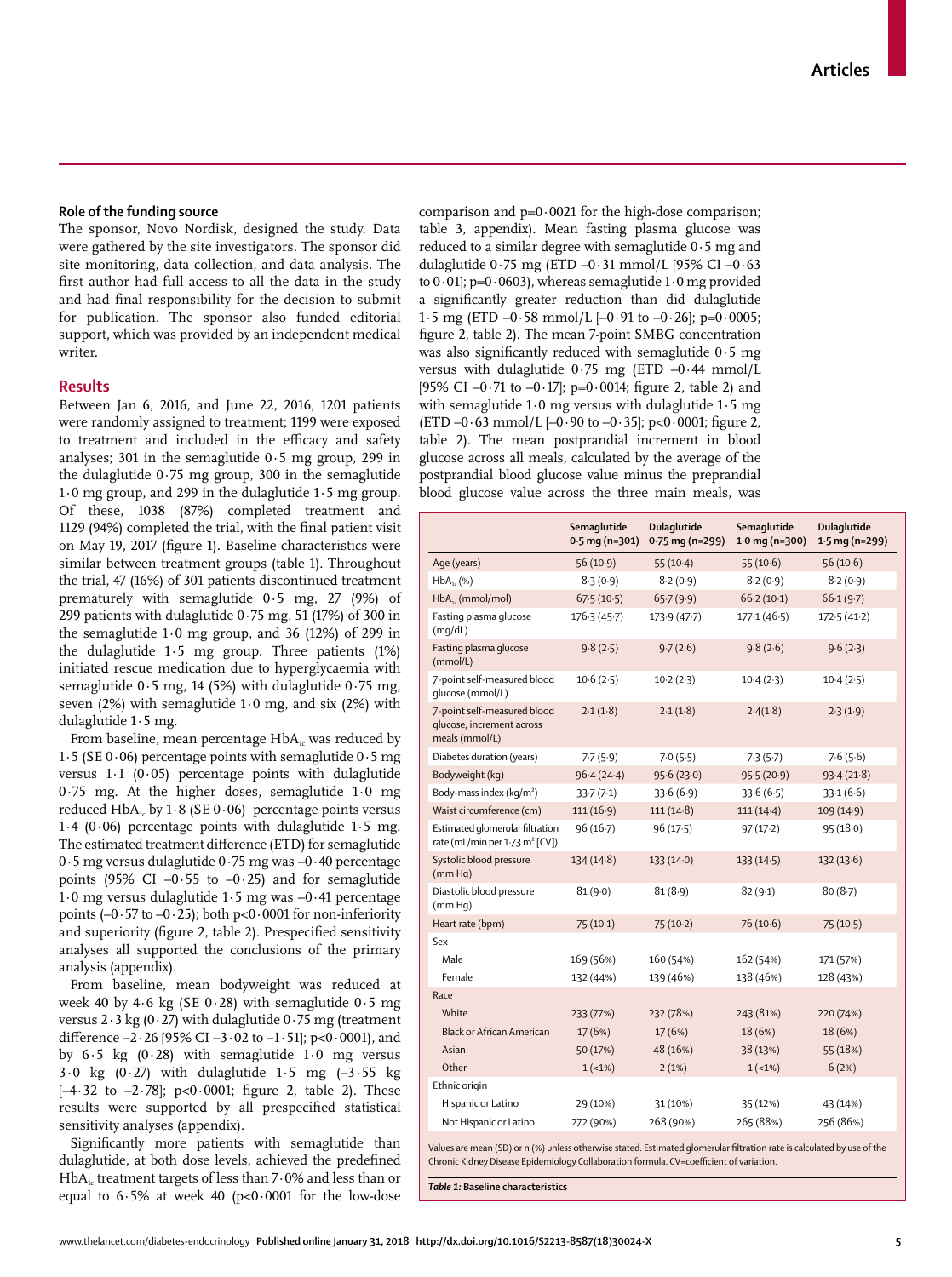

*Figure 2:* **Efficacy outcomes of semaglutide 0·5 mg versus dulaglutide 0·75 mg and semaglutide 1·0 mg versus dulaglutide 1·5 mg at week 40**

Change in HbA<sub>1c</sub> by week (A); change in HbA<sub>1c</sub> from overall baseline mean at week 40 (B); fasting plasma glucose by week (C); change in fasting plasma glucose from overall baseline mean at week 40 (D); self-measured blood glucose curves for low-dose (E) and high-dose (F) comparisons; change in bodyweight by week (G) and change in bodyweight from overall baseline mean at week 40 (H). Values are estimated means with associated ETDs and 95% CIs (A, B, C, D, G, and H) or observed means (SEs; E and F) from a mixed model for repeated measurements analysis using data from all randomised patients exposed to at least one dose of trial product (full analysis set) using data obtained while on treatment and prior to onset of rescue medication. Dashed line (A, C, and G) indicates the overall mean value at baseline. ETD=estimated treatment difference.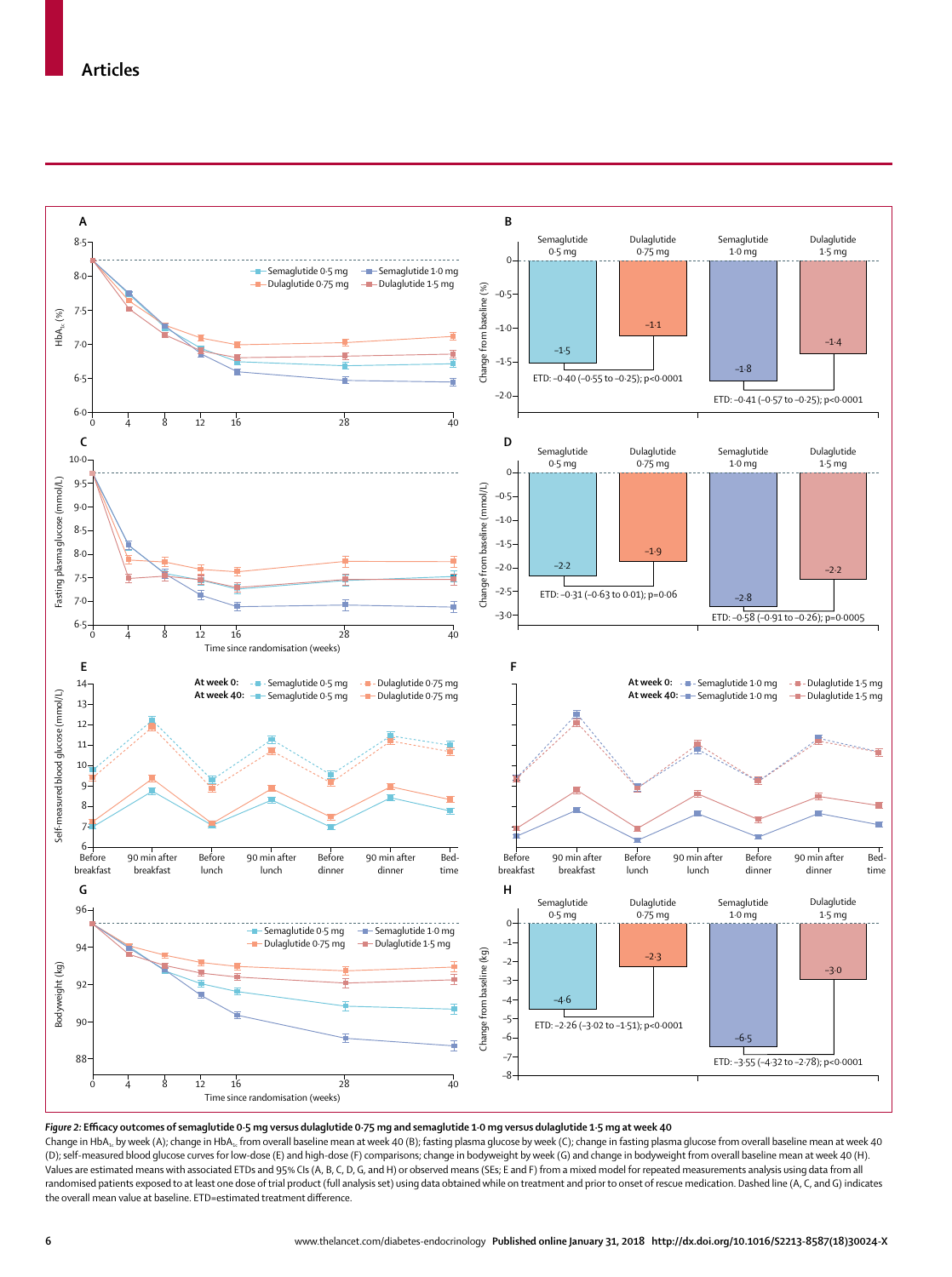|                                                                                 | Overall<br>baseline | Low dose                                      |                                       |                                                   |          | <b>High dose</b>                              |                                               |                                                   |          |
|---------------------------------------------------------------------------------|---------------------|-----------------------------------------------|---------------------------------------|---------------------------------------------------|----------|-----------------------------------------------|-----------------------------------------------|---------------------------------------------------|----------|
|                                                                                 |                     | Semaglutide<br>0.5 <sub>mg</sub><br>$(n=301)$ | Dulaglutide<br>$0.75$ mg<br>$(n=299)$ | <b>Estimated treatment</b><br>difference (95% CI) | p value  | Semaglutide<br>1.0 <sub>mg</sub><br>$(n=300)$ | Dulaglutide<br>1.5 <sub>mg</sub><br>$(n=299)$ | <b>Estimated treatment</b><br>difference (95% CI) | p value  |
| <b>Glycaemic outcomes</b>                                                       |                     |                                               |                                       |                                                   |          |                                               |                                               |                                                   |          |
| Mean $HbA_{1c}$ (%)                                                             | 8.2(0.9)            | $-1.5(0.06)$                                  | $-1.1(0.05)$                          | $-0.40$ ( $-0.55$ to $-0.25$ )                    | < 0.0001 | $-1.8(0.06)$                                  | $-1.4(0.06)$                                  | $-0.41$ ( $-0.57$ to $-0.25$ )                    | < 0.0001 |
| Mean HbA <sub>1c</sub> (mmol/mol)                                               | $66-4(10-0)$        | $-16.5(0.61)$                                 | $-12.1(0.60)$                         | $-4.37$ ( $-6.06$ to $-2.69$ )                    | < 0.0001 | $-19.4(0.62)$                                 | $-14.9(0.61)$                                 | $-4.47$ ( $-6.18$ to $-2.77$ )                    | < 0.0001 |
| Mean fasting plasma glucose (mmol/L)                                            | 9.7(2.5)            | $-2.2(0.12)$                                  | $-1.9(0.12)$                          | $-0.31$ ( $-0.63$ to $0.01$ )                     | 0.0603   | $-2.8(0.12)$                                  | $-2.2(0.12)$                                  | $-0.58$ ( $-0.91$ to $-0.26$ )                    | 0.0005   |
| Mean 7-point self-measured blood<br>qlucose (mmol/L)                            | $10-4(2-4)$         | $-2.4(0.10)$                                  | $-2.0(0.10)$                          | $-0.44$ ( $-0.71$ to $-0.17$ )                    | 0.0014   | $-3.0(0.10)$                                  | $-2.3(0.10)$                                  | $-0.63$ ( $-0.90$ to $-0.35$ )                    | < 0.0001 |
| Mean 7-point self-measured blood<br>glucose, increment across meals<br>(mmol/L) | 2.2(1.8)            | $-0.8(0.08)$                                  | $-0.4(0.08)$                          | $-0.33$ ( $-0.55$ to $-0.10$ )                    | 0.0053   | $-0.9(0.09)$                                  | $-0.6(0.08)$                                  | $-0.30$ ( $-0.53$ to $-0.06$ )                    | 0.013    |
| <b>Bodyweight outcomes</b>                                                      |                     |                                               |                                       |                                                   |          |                                               |                                               |                                                   |          |
| Mean bodyweight (kg)                                                            | 95.2(22.6)          | $-4.6(0.28)$                                  | $-2.3(0.27)$                          | $-2.26$ ( $-3.02$ to $-1.51$ )                    | < 0.0001 | $-6.5(0.28)$                                  | $-3.0(0.27)$                                  | $-3.55$ ( $-4.32$ to $-2.78$ )                    | < 0.0001 |
| Mean body-mass index ( $kg/m2$ )                                                | 33.5(6.8)           | $-1.6(0.10)$                                  | $-0.8(0.10)$                          | $-0.81$ ( $-1.08$ to $-0.54$ )                    | < 0.0001 | $-2.3(0.10)$                                  | $-1.1(0.10)$                                  | $-1.25$ ( $-1.52$ to $-0.98$ )                    | < 0.0001 |
| Mean waist circumference (cm)                                                   | $110(15-3)$         | $-4.3(0.34)$                                  | $-2.4(0.33)$                          | $-1.91$ ( $-2.84$ to $-0.98$ )                    | < 0.0001 | $-5.2(0.34)$                                  | $-2.9(0.33)$                                  | $-2.27$ ( $-3.21$ to $-1.33$ )                    | < 0.0001 |
| Blood pressure and heart rate                                                   |                     |                                               |                                       |                                                   |          |                                               |                                               |                                                   |          |
| Mean systolic blood pressure (mm Hq)                                            | 133.0(14.3)         | $-2.4(0.76)$                                  | $-2.2(0.75)$                          | $-0.28$ ( $-2.37$ to $1.81$ )                     | 0.79     | $-4.9(0.77)$                                  | $-2.9(0.75)$                                  | $-2.02$ ( $-4.14$ to 0.09)                        | 0.0607   |
| Mean diastolic blood pressure (mm Hq)                                           | 81.0(8.9)           | $-0.6(0.48)$                                  | $-0.3(0.47)$                          | $-0.22$ ( $-1.54$ to $1.10$ )                     | 0.74     | $-2.0(0.49)$                                  | $<-0.1(0.47)$                                 | $-2.02$ ( $-3.35$ to $-0.68$ )                    | 0.0031   |
| Mean heart rate (bpm)                                                           | 75.0 (10.3)         | 2.1(0.51)                                     | 1.6(0.49)                             | 0.53 (-0.84 to 1.91)                              | 0.45     | 4.0(0.51)                                     | 2.4(0.50)                                     | 1.55 (0.15 to 2.95)                               | 0.0304   |
|                                                                                 |                     |                                               |                                       |                                                   |          |                                               |                                               |                                                   |          |

Data are mean (SE) change from overall baseline mean (SD) or mean (95% CI) estimated treatment difference from a mixed model for repeated measurements analysis using data for all randomised patients exposed to at least one dose of trial product (full analysis set) obtained while on treatment and before onset of rescue medication. For heart rate, which was a safety endpoint, values are estimated means and estimated treatment differences from a mixed model for repeated measurements analysis using data for all patients randomly assigned to treatment who were exposed to at least one dose of trial product (safety analysis set) obtained while on treatment.

*Table 2:* **Efficacy outcomes measured as change from baseline at week 40**

|                                                                                                                  | Low dose                             |                                       |                                             |          | High dose                                     |                                              |                                  |          |  |
|------------------------------------------------------------------------------------------------------------------|--------------------------------------|---------------------------------------|---------------------------------------------|----------|-----------------------------------------------|----------------------------------------------|----------------------------------|----------|--|
|                                                                                                                  | Semaglutide<br>$0.5$ mg<br>$(n=301)$ | Dulaglutide<br>$0.75$ mg<br>$(n=299)$ | Estimated odds<br>p value<br>ratio (95% CI) |          | Semaglutide<br>1.0 <sub>mg</sub><br>$(n=300)$ | Dulaglutide<br>$1.5 \text{ mg}$<br>$(n=299)$ | Estimated odds<br>ratio (95% CI) | p value  |  |
| Glycaemic targets                                                                                                |                                      |                                       |                                             |          |                                               |                                              |                                  |          |  |
| $HbA_{1c}$ <7.0%                                                                                                 | 206 (68%)                            | 156 (52%)                             | $2.47(1.68-3.64)$                           | < 0.0001 | 236 (79%)                                     | 199 (67%)                                    | $1.96(1.28-3.00)$                | 0.0021   |  |
| $HbA_{1c} \leq 6.5\%$                                                                                            | 148 (49%)                            | 102 (34%)                             | $2.18(1.50-3.17)$                           | < 0.0001 | 200 (67%)                                     | 141 (47%)                                    | $2.18(1.50-3.18)$                | < 0.0001 |  |
| HbA <sub>1</sub> , reduction $\geq 1\%$                                                                          | 233 (77%)                            | 161 (54%)                             | $2.42(1.64 - 3.57)$                         | < 0.0001 | 250 (83%)                                     | 202 (68%)                                    | $2.04(1.34-3.12)$                | 0.0009   |  |
| Weight loss responses                                                                                            |                                      |                                       |                                             |          |                                               |                                              |                                  |          |  |
| $\geq$ 3% reduction                                                                                              | 194 (64%)                            | 109 (36%)                             | $2.82(1.98 - 4.02)$                         | < 0.0001 | 230 (77%)                                     | 133 (45%)                                    | $3.17(2.19 - 4.60)$              | < 0.0001 |  |
| $\geq$ 5% reduction                                                                                              | 132 (44%)                            | 68 (23%)                              | $2.40(1.65-3.47)$                           | < 0.0001 | 189 (63%)                                     | 90 (30%)                                     | $3.03(2.11 - 4.34)$              | < 0.0001 |  |
| $\geq$ 10% reduction                                                                                             | 43 (14%)                             | 10 (3%)                               | $4.79(2.38-9.65)$                           | < 0.0001 | 80 (27%)                                      | 23 (8%)                                      | $4.55(2.73 - 7.59)$              | < 0.0001 |  |
| Composite endpoints                                                                                              |                                      |                                       |                                             |          |                                               |                                              |                                  |          |  |
| HbA <sub>1</sub> , $\geq$ 1% reduction and weight loss $\geq$ 3%                                                 | 160 (53%)                            | 75 (25%)                              | $2.82(1.95 - 4.08)$                         | < 0.0001 | 205 (68%)                                     | 104 (35%)                                    | $3.11(2.17 - 4.46)$              | < 0.0001 |  |
| HbA <sub>1</sub> <7.0% without severe or blood glucose-confirmed<br>symptomatic hypoglycaemia and no weight gain | 194 (64%)                            | 132 (44%)                             | $2.65(1.81-3.87)$                           | < 0.0001 | 222 (74%)                                     | 174 (58%)                                    | $2.15(1.45-3.19)$                | 0.0001   |  |

Data are n (%) unless otherwise stated. Severe or blood glucose-confirmed hypoglycaemia was defined as an episode that was severe according to the American Diabetes Association classification<sup>23</sup> or blood glucose-confirmed by a plasma glucose value below 3·1 mmol/L (56 mg/dL) with symptoms consistent with hypoglycaemia. The proportions are calculated using observed data for all randomised patients exposed to at least one dose of trial product (full analysis set) obtained while on treatment and before onset of rescue medication. For patients with no data at week 40, missing data were imputed from a mixed model for repeated measurements analysis and subsequently classified. The odds ratios and associated CIs are estimated from a logistic regression model.

*Table 3:* **Proportion of patients achieving glycaemic targets and weight loss responses at week 40**

significantly reduced with semaglutide 0·5 mg versus with dulaglutide 0·75 mg (ETD –0·33 mmol/L [95% CI  $-0.55$  to  $-0.10$ ; p=0.0053; figure 2, table 2) and with semaglutide  $1.0$  mg versus with dulaglutide  $1.5$  mg (ETD  $-0.30$  mmol/L  $[-0.53$  to  $-0.06]$ ; p=0.013; figure 2, table 2).

More patients with semaglutide than dulaglutide, at both dose levels, achieved weight loss responses of at least 5% or at least 10% at week 40 (all p<0·0001; table 3, appendix).

Significantly more semaglutide-treated patients than dulaglutide-treated patients at each dose level achieved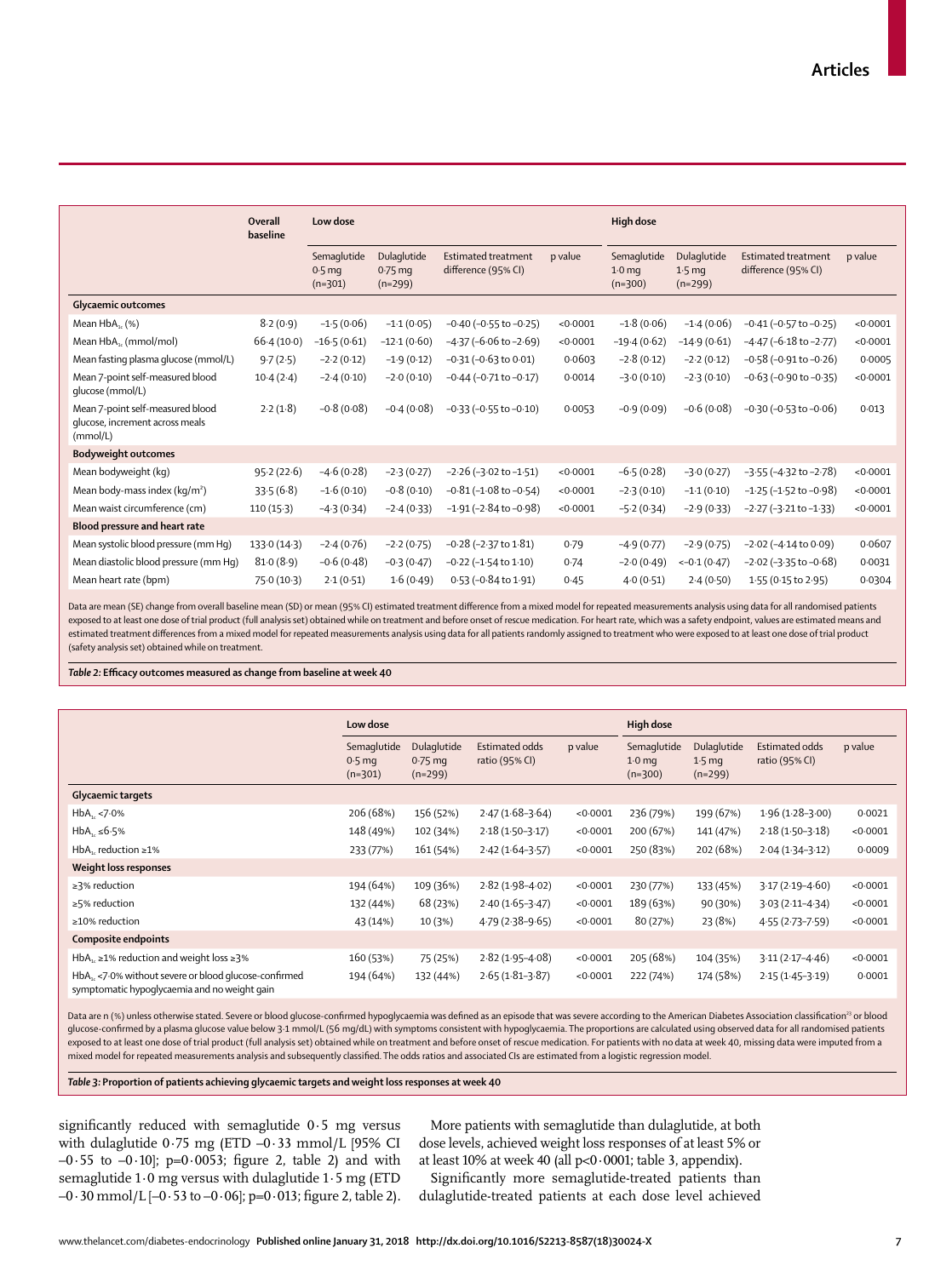|                                                                                      | Semaglutide 0.5 mg (n=301) |                      | Dulaglutide 0.75 mg (n=299)                       |             |                | Semaglutide 1.0 mg (n=300)                        |             |                      | Dulaglutide 1.5 mg (n=299)                        |             |                      |                                                   |
|--------------------------------------------------------------------------------------|----------------------------|----------------------|---------------------------------------------------|-------------|----------------|---------------------------------------------------|-------------|----------------------|---------------------------------------------------|-------------|----------------------|---------------------------------------------------|
|                                                                                      | $n$ (%)                    | Events               | Rate of<br>events per<br>100<br>patient-<br>years | $n$ (%)     | Events         | Rate of<br>events per<br>100<br>patient-<br>years | $n$ (%)     | Events               | Rate of<br>events per<br>100<br>patient-<br>years | $n$ (%)     | Events               | Rate of<br>events per<br>100<br>patient-<br>years |
| All adverse events                                                                   |                            |                      |                                                   |             |                |                                                   |             |                      |                                                   |             |                      |                                                   |
| Adverse events                                                                       | 204 (68%)                  | 966                  | $412 - 7$                                         | 186 (62%)   | 802            | 326.2                                             | 207 (69%)   | 1015                 | 439.7                                             | 221 (74%)   | 957                  | 402.6                                             |
| Serious adverse events                                                               | 17 (6%)                    | 23                   | 9.8                                               | 24 (8%)     | 34             | 13.8                                              | 23 (8%)     | 27                   | $11-7$                                            | 22 (7%)     | 33                   | 13.9                                              |
| Fatal events*1                                                                       | $1(-1%)$                   | $\,1\,$              | 0.4                                               | 2(1%)       | $\overline{2}$ | 0.8                                               | $1(-1%)$    | $\mathbf 1$          | 0.4                                               | 2(1%)       | 5                    | 2.0                                               |
| Adverse events leading to<br>premature treatment<br>discontinuation                  | 24 (8%)                    | 46                   | 19.7                                              | 14 (5%)     | 23             | $9-4$                                             | 29 (10%)    | 66                   | $28-6$                                            | 20 (7%)     | 51                   | $21-5$                                            |
| Gastrointestinal adverse events<br>leading to premature treatment<br>discontinuation | 16 (5%)                    | 27                   | 11.5                                              | 6(2%)       | 8              | 3.3                                               | 18 (6%)     | 37                   | $16 - 0$                                          | 14 (5%)     | 37                   | $15-6$                                            |
| Gastrointestinal adverse events                                                      | 129 (43%)                  | 394                  | $168-3$                                           | 100 (33%)   | 257            | $104 - 5$                                         | 133 (44%)   | 498                  | $215 - 7$                                         | 143 (48%)   | 393                  | $165 - 4$                                         |
| Severe                                                                               | 9(3%)                      | 20                   | $8 - 5$                                           | 3(1%)       | 3              | $1-2$                                             | 8(3%)       | 13                   | 5.6                                               | 8(3%)       | 13                   | 5.5                                               |
| Moderate                                                                             | 40 (13%)                   | 57                   | 24.4                                              | 20 (7%)     | 29             | 11.8                                              | 48 (16%)    | 122                  | 52.8                                              | 39 (13%)    | 80                   | $33 - 7$                                          |
| Mild                                                                                 | 108 (36%)                  | 317                  | $135 - 4$                                         | 85 (28%)    | 223            | $90 - 7$                                          | 113 (38%)   | 363                  | $157 - 2$                                         | 125 (42%)   | 300                  | 126.2                                             |
| Adverse events occurring in ≥5% patients by preferred term                           |                            |                      |                                                   |             |                |                                                   |             |                      |                                                   |             |                      |                                                   |
| Nausea                                                                               | 68 (23%)                   | 145                  | 62.0                                              | 39 (13%)    | 66             | 26.8                                              | 63 (21%)    | 192                  | 83.2                                              | 60 (20%)    | 108                  | 45.4                                              |
| Diarrhoea                                                                            | 43 (14%)                   | 79                   | 33.8                                              | 23 (8%)     | 42             | $17-1$                                            | 41 (14%)    | 96                   | 41.6                                              | 53 (18%)    | 75                   | 31.6                                              |
| Vomiting                                                                             | 31 (10%)                   | 51                   | 21.8                                              | 12 (4%)     | 16             | 6.5                                               | 31 (10%)    | 48                   | $20-8$                                            | 29 (10%)    | 40                   | $16-8$                                            |
| Decreased appetite                                                                   | 25 (8%)                    | 26                   | $11-1$                                            | 9(3%)       | 12             | 4.9                                               | 27 (9%)     | 27                   | $11-7$                                            | 31 (10%)    | 36                   | $15-1$                                            |
| Headache                                                                             | 25 (8%)                    | 35                   | $15-0$                                            | 12 (4%)     | 20             | 8.1                                               | 22 (7%)     | 30                   | 13.0                                              | 19 (6%)     | 30                   | 12.6                                              |
| Lipase increased                                                                     | 20 (7%)                    | 24                   | $10-3$                                            | 16 (5%)     | 17             | 6.9                                               | 17 (6%)     | 17                   | 7.4                                               | 17 (6%)     | 20                   | 8.4                                               |
| Nasopharyngitis                                                                      | 15 (5%)                    | 16                   | 6.8                                               | 17 (6%)     | 20             | 8.1                                               | 14 (5%)     | 16                   | 6.9                                               | 20 (7%)     | 24                   | $10-1$                                            |
| Upper respiratory tract infection                                                    | 14 (5%)                    | 19                   | 8.1                                               | 21 (7%)     | 26             | $10-6$                                            | 10 (3%)     | 11                   | $4 - 8$                                           | 16 (5%)     | 21                   | 8.8                                               |
| Constipation                                                                         | 16 (5%)                    | 18                   | $7 - 7$                                           | 10 (3%)     | 10             | 4.1                                               | 14 (5%)     | 14                   | 6.1                                               | 15 (5%)     | 18                   | 7.6                                               |
| Other adverse events of clinical interest                                            |                            |                      |                                                   |             |                |                                                   |             |                      |                                                   |             |                      |                                                   |
| Severe or blood glucose-<br>confirmed hypoglycaemia                                  | 2(1%)                      | 3                    | $1-3$                                             | 3(1%)       | 3              | $1-2$                                             | 5(2%)       | $\overline{7}$       | 3.0                                               | 5(2%)       | 5                    | 2.1                                               |
| Event adjudication committee-<br>confirmed cardiovascular events*                    | 3(1%)                      | 3                    | $1-2$                                             | 5(2%)       | 5              | 2.0                                               | 2(1%)       | $\overline{2}$       | 0.8                                               | 6(2%)       | 6                    | 2.4                                               |
| Committee-confirmed malignant<br>neoplasms (including thyroid)*‡                     | 3(1%)                      | 3                    | $1-2$                                             | $1(-1%)$    | $\mathbf{1}$   | 0.4                                               | 3(1%)       | 3                    | $1-2$                                             | 3(1%)       | 3                    | $1-2$                                             |
| Committee-confirmed thyroid<br>neoplasms*                                            | $1(-1%)$                   | $\mathbf{1}$         | 0.4                                               | $\mathbf 0$ |                |                                                   | $\mathbf 0$ |                      | $\ddotsc$                                         | $1(-1%)$    | $\mathbf 1$          | 0.4                                               |
| Committee-confirmed<br>thyroidectomy events                                          | $\mathbf 0$                | $\ddot{\phantom{0}}$ | $\ddot{\phantom{a}}$                              | 0           |                | $\ddotsc$                                         | $\pmb{0}$   | $\ddot{\phantom{a}}$ | $\ddotsc$                                         | $1(-1%)$    | $\mathbf{1}$         | 0.4                                               |
| Committee-confirmed pancreatitis                                                     | $\mathbf 0$                | $\ddot{\phantom{0}}$ | $\ddotsc$                                         | $\mathbf 0$ |                | $\ddotsc$                                         | $\mathbf 0$ | $\ddot{\phantom{0}}$ | $\ddotsc$                                         | $\mathbf 0$ | $\ddot{\phantom{0}}$ |                                                   |
| Gallbladder disorders                                                                | 2(1%)                      | $\overline{2}$       | 0.9                                               | 4(1%)       | $\overline{4}$ | 1·6                                               | 4(1%)       | 5                    | 2.2                                               | 8(3%)       | 9                    | 3.8                                               |
| Cholelithiasis                                                                       | $\Omega$                   | $\ddotsc$            | $\ddot{\phantom{a}}$                              | $1(-1%)$    | $\mathbf{1}$   | 0.4                                               | 2(1%)       | $\overline{2}$       | 0.9                                               | 2(1%)       | $\overline{2}$       | 0.8                                               |
| Diabetic retinopathy*                                                                | 2(1%)                      | $\overline{2}$       | 0.8                                               | 2(1%)       | $\overline{2}$ | 0.8                                               | 2(1%)       | $\overline{2}$       | 0.8                                               | 3(1%)       | 3                    | $1-2$                                             |
| Allergic reactions                                                                   | 8(3%)                      | 12                   | $5-1$                                             | 15 (5%)     | 22             | 8.9                                               | 8(3%)       | 9                    | 3.9                                               | 6(2%)       | $\overline{7}$       | 2.9                                               |
| Injection-site reactions                                                             | 4(1%)                      | 5                    | 2.1                                               | 4(1%)       | $\mathbf{q}$   | $3-7$                                             | 6(2%)       | 6                    | 2.6                                               | 8(3%)       | 17                   | 7.2                                               |

Adverse events include events that had an onset, or increase in severity, from first exposure to the planned follow-up visit scheduled 5 weeks (with a 7-day visit window) after the end of treatment visit at week 40 (on-treatment data). \*Adverse events include events that had an onset, or increase in severity, from randomisation to the end of trial regardless of treatment or rescue medication status (in-trial data). †See the appendix for further details of fatal cases; one patient receiving dulaglutide 1·5 mg had four events resulting in a fatal outcome. ‡One additional malignant neoplasm was reported by a patient receiving dulaglutide 1·5 mg after the trial observation period: see the appendix. Severity of adverse events was defined as follows: mild (transient symptoms, no interference with patient's daily activities); moderate (marked symptoms, moderate interference with patient's daily activities); severe (considerable interference with patient's daily activities, unacceptable). Severe or blood glucose-confirmed hypoglycaemia was defined as an episode that was severe according to the American Diabetes Association classification<sup>25</sup> or blood glucose-confirmed by a plasma glucose value below 3·1 mmol/L (56 mg/dL) with symptoms consistent with hypoglycaemia. All adverse events were coded using the most recent version of the Medical Dictionary for Regulatory Activities.

*Table 4:* **Adverse events overview**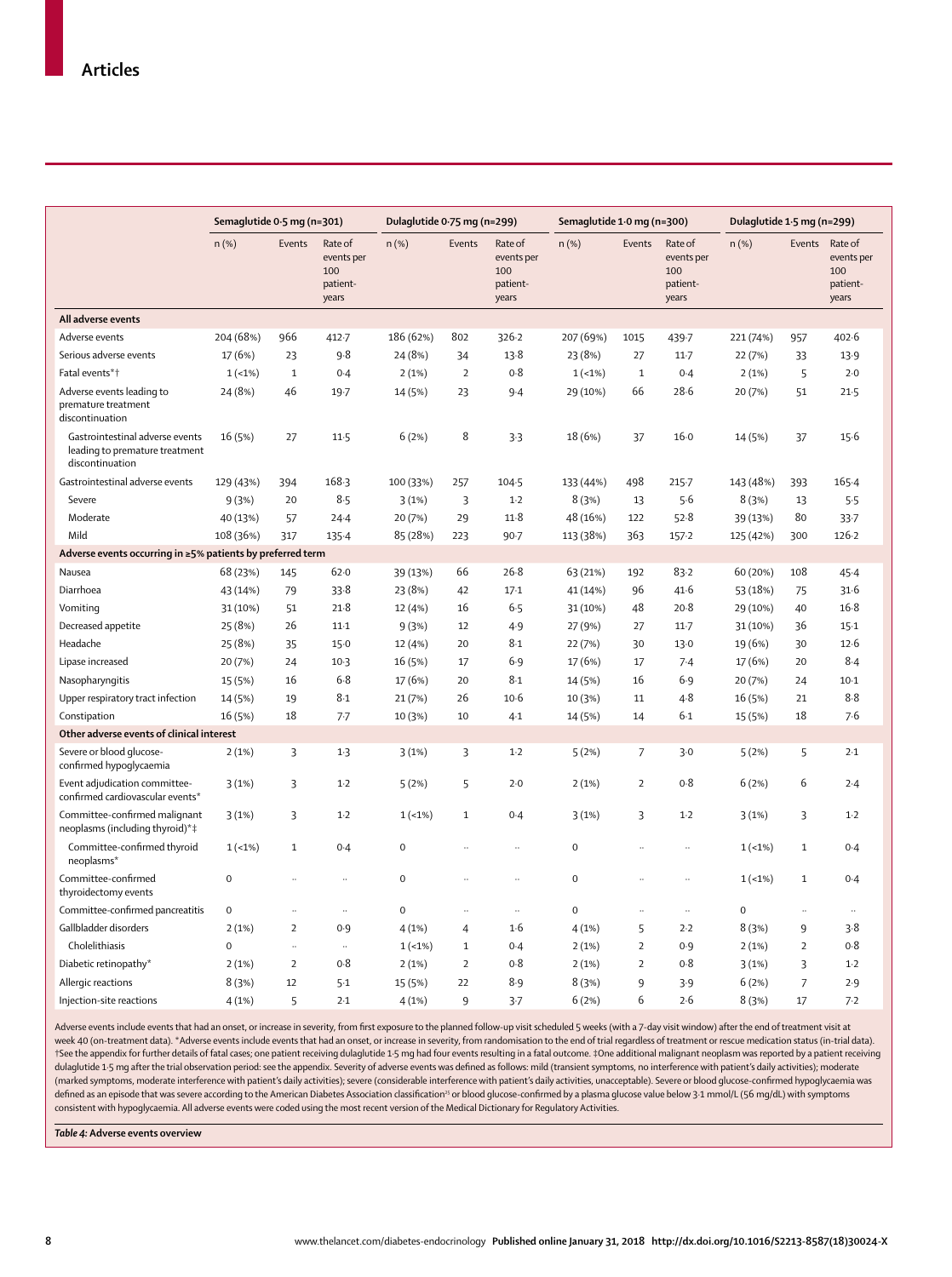the two composite endpoints of:  $HbA<sub>i</sub>$  of less than 7·0% without severe or blood glucose-confirmed symptomatic hypoglycaemia and no weight gain; and at least a 1 percentage point  $HbA<sub>1c</sub>$  reduction and at least 3% weight loss, respectively (all p≤0·0001; table 3, appendix). Mean systolic and mean diastolic blood pressure were reduced with both semaglutide and dulaglutide. The change in diastolic blood pressure was significantly greater for semaglutide 1·0 mg versus dulaglutide  $1.5$  mg (ETD  $-2.02$  [95% CI  $-3.35$  to  $-0.68$ ];  $p=0.003$ ; all other blood pressure comparisons between semaglutide and dulaglutide were non-significant (table 2). No clinically relevant differences in lipid parameters were observed between treatments (appendix). Improvements in patient-reported outcomes from baseline to week 40 were similar for both the high-dose and low-dose treatment group comparisons (appendix). Patient perception of unacceptable hyperglycaemia was significantly improved with both semaglutide doses compared with respective dulaglutide doses (low-dose comparison: ETD –0·32 [95% CI –0·60 to  $-0.04$ ; p= $0.0254$ ; high-dose comparison: ETD  $-0.40$  $[-0.68 \text{ to } -0.12]$ ; p=0.0049; appendix).

Adverse events were reported by 204 (68%) of 301 patients receiving semaglutide 0·5 mg, 186 (62%) of 299 patients receiving dulaglutide 0·75 mg, 207 (69%) of 300 patients receiving semaglutide 1·0 mg, and 221 (74%) of 299 patients receiving dulaglutide 1·5 mg (table 4). There were six deaths: one in each semaglutide group and two in each dulaglutide group (table 4, appendix). The frequency of serious adverse events was similar between treatment groups (table 4; see appendix for full list). Adverse events leading to premature treatment discontinuation occurred in 24 (8%) of 301 patients receiving semaglutide 0·5 mg, 14 (5%) of 299 patients receiving dulaglutide 0·75 mg, 29 (10%) of 300 patients receiving semaglutide 1·0 mg, and 20 (7%) of 299 patients receiving dulaglutide 1·5 mg (table 4, appendix). Most adverse events leading to treatment discontinuation occurred early on in the trial.

Gastrointestinal disorders were the most frequent adverse events, and occurred in similar proportion of patients receiving semaglutide 0·5 mg (129 patients [43%]), semaglutide  $1.0$  mg (133 [44%]), and dulaglutide 1·5 mg (143 [48%]); fewer patients had gastrointestinal disorders with dulaglutide 0·75 mg (100 [33%]; table 4). Gastrointestinal disorders were the most common reason for premature treatment discontinuation. Nausea was reported by 68 (23%) of 301 patients receiving semaglutide 0·5 mg, 39 (13%) of 299 patients receiving dulaglutide  $0.75$  mg, 63 (21%) of 300 patients receiving semaglutide 1·0 mg, and 60 (20%) of 299 patients receiving dulaglutide 1·5 mg (table 4); most events were mild or moderate in severity and diminished over time (appendix). The proportions of patients with vomiting and diarrhoea over time are also shown in the appendix**.**

Event adjudication committee-confirmed cardiovascular events were reported by three patients (1%) receiving semaglutide 0.5 mg, five patients (2%) receiving dulaglutide 0·75 mg, two patients (1%) receiving semaglutide 1·0 mg, and six patients (2%) receiving dulaglutide 1·5 mg (table 4). From baseline, mean heart rate increased by 2.1 bpm (SE  $0.51$ ) with semaglutide  $0.5$  mg versus 1·6 bpm (0·49) with dulaglutide  $0.75$  mg (ETD  $0.53$  bpm [95% CI –0 $\cdot$ 84 to 1 $\cdot$ 91]; p=0 $\cdot$ 45) and by 4 $\cdot$ 0 bpm (0 $\cdot$ 51) with semaglutide  $1.0$  mg versus  $2.4$  bpm  $(0.50)$  with dulaglutide  $1.5$  mg (ETD  $1.55$  bpm  $[0.15$  to  $2.95]$ ;  $p=0.0304$ ; table 2).

Episodes of severe or blood glucose-confirmed symptomatic hypoglycaemia were reported by two patients (1%) receiving semaglutide 0·5 mg and three patients (1%) receiving dulaglutide  $0.75$  mg, and five patients each  $(2%)$ in the semaglutide  $1.0$  mg and dulaglutide  $1.5$  mg groups (table 4).

Overall, 11 event adjudication committee-confirmed malignant neoplasms, evenly distributed across treatment groups, were reported during the study, with no clustering of any event type (table 4, appendix). There were no event adjudication committee-confirmed events of pancreatitis (table 4). Calcitonin concentrations were similar between groups, with no apparent change from baseline during the trial.

Adverse events of diabetic retinopathy were reported by two patients (1%) receiving semaglutide 0·5 mg, two patients (1%) receiving dulaglutide 0·75 mg, two patients (1%) receiving semaglutide 1·0 mg, and three patients (1%) receiving dulaglutide  $1.5$  mg (table 4).

### **Discussion**

The clinical profile of GLP-1R agonists—including improved glycaemic control, a low risk of hypoglycaemia, and the potential for clinically relevant weight loss makes this drug class a useful option for patients and has led to its incorporation into guidelines for the treatment of type 2 diabetes.<sup>23</sup> Variability in efficacy and tolerability within the drug class is well documented.<sup>8</sup> Accordingly, in the present study, we compared two once-weekly GLP-1R agonists at two dose levels and showed that semaglutide was superior to dulaglutide in reducing  $HbA<sub>k</sub>$  at 40 weeks, enabling a significantly greater number of patients receiving semaglutide to achieve recommended  $HbA<sub>c</sub>$ targets. Weight loss was observed across all treatment groups; however, the magnitude of weight loss achieved with semaglutide was double the amount achieved with dulaglutide at both dose levels. Accordingly, twice as many semaglutide-treated patients achieved clinically relevant weight loss of more than 5% as did dulaglutide-treated patients.

The magnitude of the reductions in  $HbA<sub>i</sub>$  and bodyweight observed for semaglutide and dulaglutide in this study were consistent with those observed for semaglutide in SUSTAIN 1–5 and also for dulaglutide in AWARD 1–9 clinical trials, $12-17$  which support the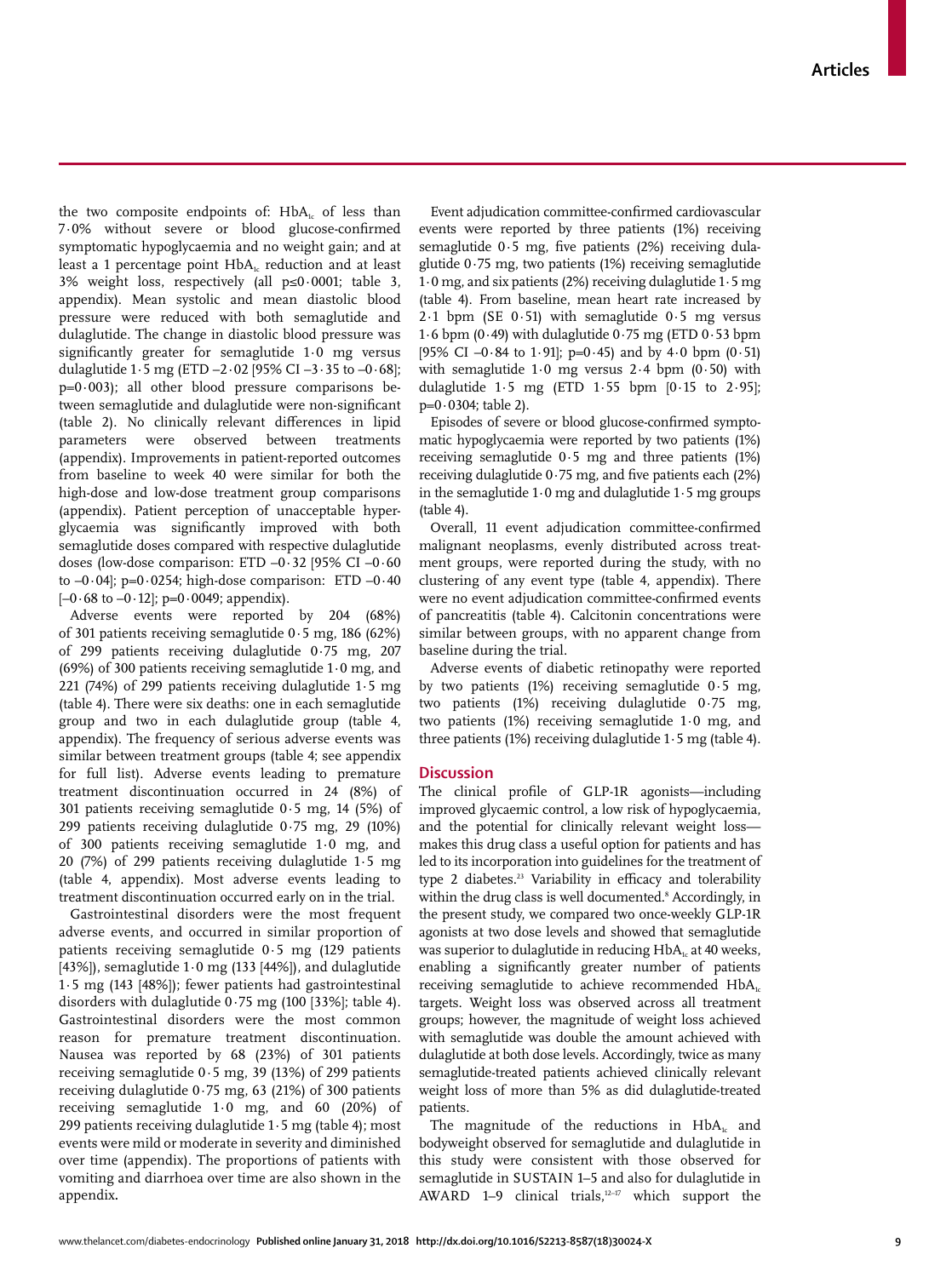robustness of these results. The findings complement those from the SUSTAIN 3 trial, in which semaglutide was superior to exenatide extended-release in improving glycaemic control and reducing bodyweight at 56 weeks.<sup>14</sup> Comparative studies allow clinicians to make informed treatment decisions about choice of GLP-1R agonist therapy, supporting patients to reach personalised treatment goals. $^{2}$ 

Both doses of semaglutide led to significantly greater improvements in mean blood glucose postprandial increment across all meals and in mean 7-point SMBG than with dulaglutide. This finding, combined with the greater reduction in fasting plasma glucose observed with semaglutide versus dulaglutide, is likely to have contributed to the marked reductions in  $HbA_1$  observed with semaglutide compared with dulaglutide. These findings are in line with those of the SUSTAIN 1-5 trials,<sup>12-16,28</sup> and further support that long-acting GLP-1R agonists can affect postprandial glucose concentrations.

Insulin sensitivity and β-cell function were not investigated during this study; however, semaglutide has been shown to improve insulin sensitivity primarily via weight loss.<sup>29</sup> A bodyweight-mediated effect on insulin sensitivity and β-cell function might have also contributed to the greater improvement in glycaemic control observed with semaglutide compared with dulaglutide.<sup>30</sup> A potential explanation for the superior bodyweight reduction observed with semaglutide than with dulaglutide might be differences in centrally mediated effects on appetite regulation. Although both compounds<sup>10,31</sup> are likely to activate peripheral pathways that modulate glucose homoeostasis, preclinical studies of mouse animal models indicate that semaglutide activates GLP-1 receptors in the brain.<sup>32</sup> It is not known if the larger molecular weight of dulaglutide hinders access to important body compartments, such as specific brain areas involved in appetite regulation. Further research on both compounds is required to understand the causes of the differences in efficacy, including a direct comparison of their pharmacokinetic profiles to identify the variability in exposure over time, which were not tested in this study.

The overall safety profiles of semaglutide and dulaglutide were similar. The proportions of patients reporting gastrointestinal adverse events were similar for both doses of semaglutide and high-dose dulaglutide. Although the proportion of premature treatment discontinuation due to occurrence of adverse events was less than 10% in all treatment groups, it was higher for each dose level of semaglutide compared with the respective dose level of dulaglutide. The most frequently reported adverse events that led to discontinuation of treatment were gastrointestinal disorders. The higher proportion of discontinuation caused by adverse events with semaglutide 1·0 mg might be due to the higher prevalence of moderate gastrointestinal events than occurred in the other treatment groups. Most events that led to discontinuation of treatment generally occurred early in the trial for high-dose dulaglutide and both semaglutide doses. Importantly, there were no differences in overall treatment satisfaction in this trial despite high satisfaction scores at baseline, suggesting that both treatments were equally suited to patients' day-to-day life.

A modest but significant increase in heart rate  $(1.55$  bpm)—a known GLP-1R agonist class effect<sup>33</sup>—was observed with high-dose semaglutide compared with highdose dulaglutide. Although the mechanism for this increase has not been fully elucidated, it might be mediated directly via GLP-1Rs on the sinoatrial node of the heart.<sup>33</sup> Crucially, the cardiovascular studies reported to date suggest that this increased heart rate observed with all agents in the GLP-1R agonist class has no effect on longterm cardiovascular outcomes. Indeed, in the 2-year cardiovascular outcomes trial, SUSTAIN 6,<sup>34</sup> despite an increase in heart rate of 2·0–2·5 bpm versus placebo, semaglutide treatment significantly reduced the rate of major adverse cardiovascular events (composite endpoint of cardiovascular death, non-fatal myocardial infarction, or non-fatal stroke) by 26% compared with placebo in patients with type 2 diabetes who were at high risk of cardiovascular events. The cardiovascular safety of dulaglutide is currently under investigation in the REWIND trial (NCT01394952), with an estimated primary completion date in 2018.<sup>35</sup>

An increase in diabetic retinopathy complications was observed in SUSTAIN 6 in patients at high risk of cardiovascular events who were treated with semaglutide versus placebo,<sup>34</sup> which is considered to be consistent with the phenomenon of early worsening of pre-existing diabetic retinopathy associated with rapid improvements in glycaemic control.<sup>36</sup> Notably, there was no increased risk in patients without pre-existing retinopathy with semaglutide compared with placebo.<sup>36</sup> The SUSTAIN 7 trial investigated semaglutide in a different population to SUSTAIN 6, and excluded patients with pre-existing proliferative retinopathy and maculopathy requiring acute treatment. In accordance with the results from SUSTAIN 1-5 trials, $12-16$  relatively few events related to diabetic retinopathy were reported in SUSTAIN 7; they were evenly distributed across semaglutide and dulaglutide treatment groups.

Limitations to this study include the open-label design, implemented because masking of the patented administration device of dulaglutide would have required the use of a different device from the one that is clinically available, which would have reduced the clinical relevance of the findings. Additionally, enrolled patients were treated with metformin only and had relatively normal renal function or mild renal impairment, thereby limiting the generalisability of the study findings to other populations. Also, a study of longer duration might have provided further insights, particularly as the reduction in bodyweight for semaglutide 1·0 mg did not appear to plateau by week 40. Finally, although the use of multiple doses is a strength of this study, its design was limited to the comparison between semaglutide and dulaglutide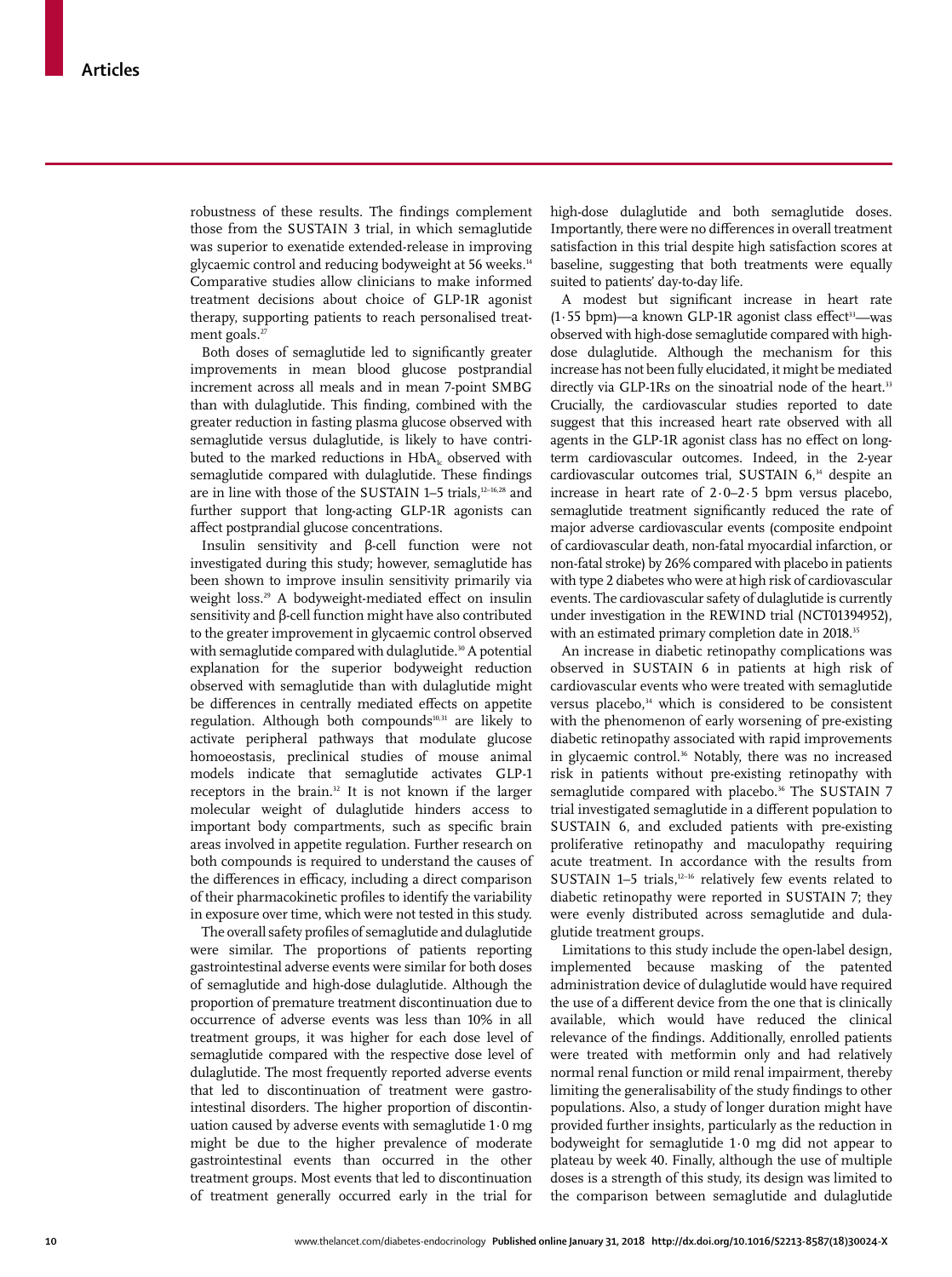within respective dose levels only (ie, high-dose and lowdose comparisons).

Semaglutide was superior to dulaglutide in improving glycaemic control and reducing bodyweight in patients with type 2 diabetes. The incidence of gastrointestinal disorders was similar between semaglutide and highdose dulaglutide, although lower with low-dose dulaglutide. The overall safety profile was similar between treatment groups. These data provide evidence to further inform clinical decision making and care in this patient population.

**Contributors**

All authors participated in the trial design. REP, VRA, IL, JL, and AV contributed to the conduct of the trial and the data collection. AN and CA contributed to the data analysis. All authors interpreted the data and participated in writing the report, with the support of medical writing services provided by the funder. All authors read and approved the submitted version of the report.

#### **Declaration of interests**

REP received research grants (to his institution) from Novo Nordisk, and has previously received speaker and consultancy fees (to his institution) from AstraZeneca and Takeda; consultancy fees (to his institution) from Boehringer Ingelheim, GlaxoSmithKline, Hanmi Pharmaceutical Co, Janssen, Ligand Pharmaceuticals, Eli Lilly, Merck, Novo Nordisk, Pfizer, and Eisai; and research grants from Gilead Sciences, Lexicon Pharmaceuticals, Ligand Pharmaceuticals, Eli Lilly, Merck, Novo Nordisk, Sanofi-Aventis US, and Takeda. VRA received research grants and meeting attendance and travel support from MedStar Health Research Institute, and has previously received consultancy fees from Adocia, Janssen, Novo Nordisk, Sanofi, American Diabetes Association, Tufts, AstraZeneca, and Medscape; and has pending clinical trial contracts with AstraZeneca/BMS, Calibra, Eisai, Elcelyx, Janssen, Novo Nordisk, Sanofi-Aventis, and Theracos. IL received grants and consulting fees (paid to her institution) and travel support from Novo Nordisk, and has previously received research grants (to her institution) from Novartis, GI Dynamics, Pfizer, Merck, and Novo Nordisk; and consulting fees and editorial support from AstraZeneca, Sanofi, Eli Lilly, and Novo Nordisk, and editorial support from Boehringer Ingelheim. JL received grants, personal fees, and travel support from Novo Nordisk, and has previously received research grants (to his institution), personal fees, and support for Advisory Board attendance and speaker's bureaus from Novo Nordisk, and research grants (to his institution), personal fees and support for Advisory Board attendance speaker's bureaus and congress travel from Eli Lilly. CA and AN report that they are full-time employees of Novo Nordisk. AV received honoraria (to his institution) from Novo Nordisk, and has previously received research grants (to his institution) from Sanofi-Aventis and personal fees for clinical trial support from AstraZeneca, Regeneron, Amgen, Sanofi-Aventis, and Novo Nordisk, for speaker bureaus from AstraZeneca, Boehringer Ingelheim, Eli Lilly, Merck Sharpe & Dohme, Amgen, Sanofi-Aventis, and Novo Nordisk, and for Advisory Boards for Boehringer Ingelheim, Merck Sharpe & Dohme, Amgen, Sanofi-Aventis, Novo Nordisk, and Pfizer.

#### **Acknowledgments**

This study was supported by Novo Nordisk. We thank all the patients, investigators, and trial-site staff members who were involved in the completion of the trial; Desirée Thielke (Novo Nordisk), for review and suggestions for revising the manuscript; and Nicole Antonio (AXON Communications), for medical writing and editorial assistance.

#### **References**

- Lipska KJ, Yao X, Herrin J, et al. Trends in drug utilization, glycemic control, and rates of severe hypoglycemia, 2006–2013. *Diabetes Care* 2017; **40:** 468–75.
- 2 The ADVANCE Collaborative Group. Intensive blood glucose control and vascular outcomes in patients with type 2 diabetes. *N Engl J Med* 2008; **358:** 2560–72.
- 3 Centers for Disease Control and Prevention (CDC). Prevalence of overweight and obesity among adults with diagnosed diabetes— United States, 1988–1994 and 1999–2002. *MMWR Morb Mortal Wkly Rep* 2004; **53:** 1066–68.
- 4 Tobias DK, Pan A, Jackson CL, et al. Body-mass index and mortality among adults with incident type 2 diabetes. *N Engl J Med* 2014; **370:** 233–44.
- 5 Scheen AJ, Van Gaal LF. Combating the dual burden: therapeutic targeting of common pathways in obesity and type 2 diabetes. *Lancet Diabetes Endocrinol* 2014; **2:** 911–22.
- Leiter LA, Nauck MA. Efficacy and safety of GLP-1 receptor agonists across the spectrum of type 2 diabetes mellitus. *Exp Clin Endocrinol Diabetes* 2017; **125:** 419–35.
- Johnston SS, Nguyen H, Felber E, et al. Retrospective study of adherence to glucagon-like peptide-1 receptor agonist therapy in patients with type 2 diabetes mellitus in the United States. *Adv Ther* 2014; **31:** 1119–33.
- 8 Zaccardi F, Htike ZZ, Webb DR, Khunti K, Davies MJ. Benefits and harms of once-weekly glucagon-like peptide-1 receptor agonist treatments: a systematic review and network meta-analysis. *Ann Intern Med* 2016; **164:** 102–13.
- 9 Lau J, Bloch P, Schaffer L, et al. Discovery of the once-weekly glucagon-like peptide-1 (GLP-1) analogue semaglutide. *J Med Chem* 2015; **58:** 7370–80.
- 10 Eli Lilly. Trulicity (dulaglutide) SmPC. 2017. www.ema.europa.eu/ docs/en\_GB/document\_library/EPAR\_-\_Product\_Information/ human/002825/WC500179470.pdf (accessed June 26, 2017).
- Amblee A. Mode of administration of dulaglutide: implications for treatment adherence. *Patient Prefer Adherence* 2016; **10**: 975–82.
- Sorli C, Harashima SI, Tsoukas GM, et al. Efficacy and safety of once-weekly semaglutide monotherapy versus placebo in patients with type 2 diabetes (SUSTAIN 1): a double-blind, randomised, placebo-controlled, parallel-group, multinational, multicentre phase 3a trial. *Lancet Diabetes Endocrinol* 2017; **5:** 251–60.
- Ahrén B, Masmiquel L, Kumar H, et al. Efficacy and safety of once-weekly semaglutide versus once-daily sitagliptin as an add-on to metformin, thiazolidinediones, or both, in patients with type 2 diabetes (SUSTAIN 2): a 56-week, double-blind, phase 3a, randomised trial. *Lancet Diabetes Endocrinol* 2017; **5:** 341–54.
- Ahmann AJ, Capehorn M, Charpentier G, et al. Efficacy and safety of once-weekly semaglutide versus exenatide ER in subjects with type 2 diabetes (SUSTAIN 3): a 56-week, open-label, randomized clinical trial. *Diabetes Care* 2018; **41:** 258–66.
- 15 Aroda VR, Bain SC, Cariou B, et al. Efficacy and safety of once-weekly semaglutide versus once-daily insulin glargine as add-on to metformin (with or without sulfonylureas) in insulin-naive patients with type 2 diabetes (SUSTAIN 4): a randomised, open-label, parallel-group, multicentre, multinational, phase 3a trial. *Lancet Diabetes Endocrinol* 2017; **5:** 355–66.
- Rodbard H, Lingvay I, Reed J, et al. Efficacy and safety of semaglutide once-weekly vs placebo as add-on to basal insulin alone or in combination with metformin in subjects with type 2 diabetes (SUSTAIN 5). *Diabetologia* 2016; **59** (suppl 1)**:** S364–65.
- Jendle J, Grunberger G, Blevins T, Giorgino F, Hietpas RT, Botros FT. Efficacy and safety of dulaglutide in the treatment of type 2 diabetes: a comprehensive review of the dulaglutide clinical data focusing on the AWARD phase 3 clinical trial program. *Diabetes Metab Res Rev* 2016; **32:** 776–90.
- 18 Dungan KM, Povedano ST, Forst T, et al. Once-weekly dulaglutide versus once-daily liraglutide in metformin-treated patients with type 2 diabetes (AWARD-6): a randomised, open-label, phase 3, non-inferiority trial. *Lancet* 2014; **384:** 1349–57.
- 19 International Conference on Harmonisation Working Group. ICH harmonised tripartite guideline: guideline for good clinical practice E6 (R1). International Conference on Harmonisation of Technical Requirements for Registration of Pharmaceuticals for Human Use; Washington, DC; June 10, 1996. https://www.ich.org/ fileadmin/Public\_Web\_Site/ICH\_Products/Guidelines/Efficacy/ E6/E6\_R1\_Guideline.pdf (accessed June 26, 2017).
- 20 World Medical Association. World Medical Association Declaration of Helsinki: ethical principles for medical research involving human subjects. *JAMA* 2013; **310:** 2191.